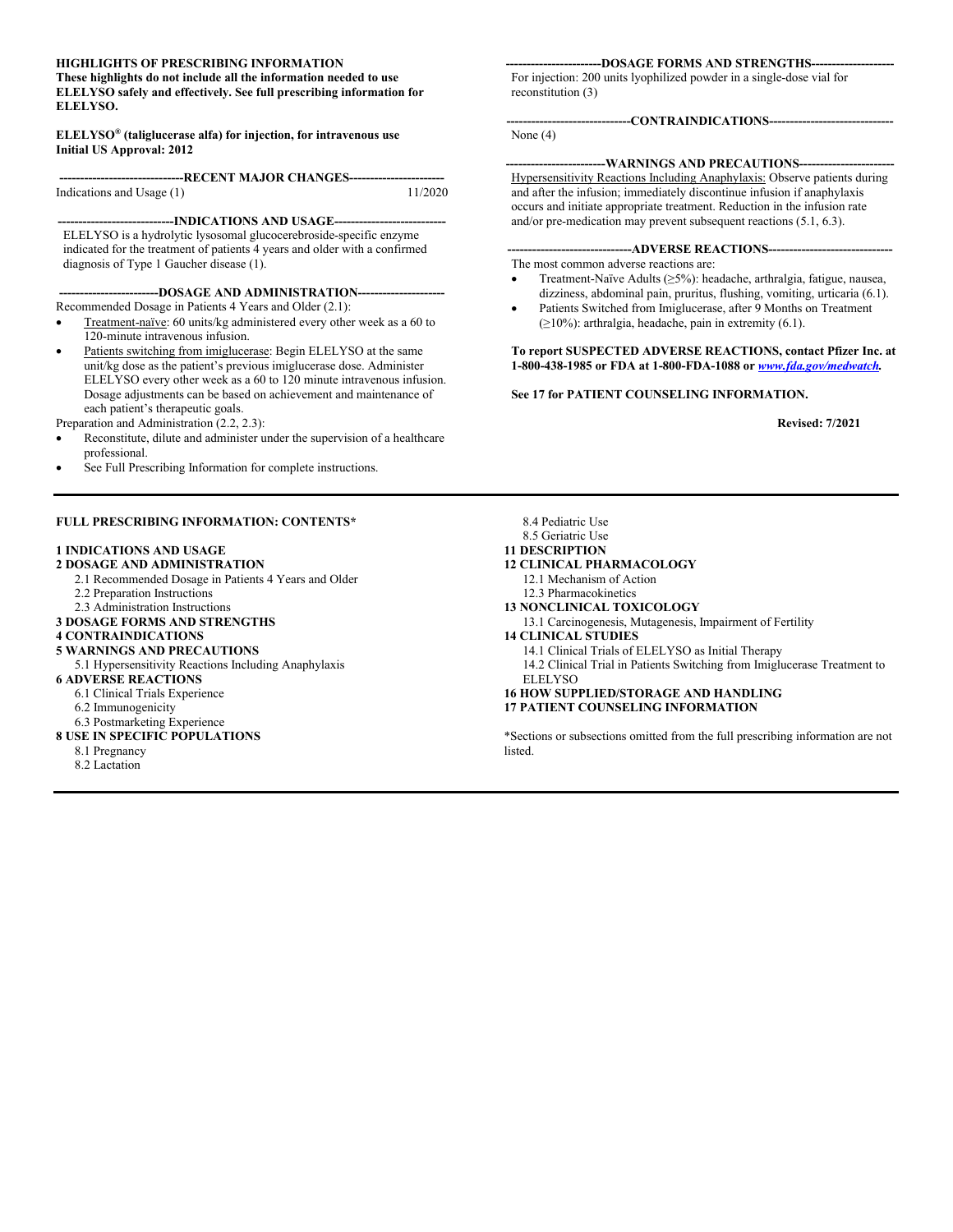## **FULL PRESCRIBING INFORMATION**

## **1 INDICATIONS AND USAGE**

ELELYSO is indicated for the treatment of patients 4 years and older with a confirmed diagnosis of Type 1 Gaucher disease.

## **2 DOSAGE AND ADMINISTRATION**

#### **2.1 Recommended Dosage in Patients 4 Years and Older**

*Treatment-naïve patients*: The recommended dosage of ELELYSO for long-term treatment is 60 units/kg of body weight administered every other week as a 60 to 120 minute intravenous infusion.

*Patients switching from imiglucerase*: Patients currently being treated with imiglucerase for Type 1 Gaucher disease can be switched to ELELYSO. Patients previously treated on a stable dosage of imiglucerase are recommended to begin treatment with ELELYSO at that same units/kg dosage when they switch from imiglucerase to ELELYSO. Administer ELELYSO for long-term treatment every other week as a 60 to 120 minute intravenous infusion. Dosage adjustments can be made based on achievement and maintenance of each patient's therapeutic goals *[see Clinical Studies (14.2)]*.

#### **2.2 Preparation Instructions**

ELELYSO should be reconstituted, diluted, and administered under the supervision of a healthcare professional.

Each vial of ELELYSO provides 200 units of taliglucerase alfa and is intended for one-time use and for only one patient. The reconstitution and dilution steps must be completed using aseptic technique.

ELELYSO should be reconstituted with Sterile Water for Injection, USP and diluted with 0.9% Sodium Chloride Injection, USP, to a final volume of 100 mL to 200 mL, and administered by intravenous infusion.

Prepare ELELYSO according to the following steps. Use aseptic technique.

- a. Determine the number of vials to be reconstituted based on the patient's weight and the recommended dose of 60 units/kg, using the following calculations  $(1-3)$ :
	- (1) Total dose in units = Patient's weight (kg) x dose (units/kg)
	- (2) Total number of vials = Total dose in units divided by 200 units/vial
	- (3) Round up to the next whole vial.
- b. Remove the required number of vials from the refrigerator. Do not leave these vials at room temperature longer than 24 hours prior to reconstitution. Do not heat or microwave these vials.
- c. Reconstitute each vial of ELELYSO with 5.1 mL of Sterile Water for Injection, USP to yield a reconstituted product with a concentration of 40 units/mL and an extractable volume of 5 mL. Upon reconstitution, mix vials gently. DO NOT SHAKE. Prior to further dilution, visually inspect the solution in the vials; the solution should be clear and colorless. Do not use if the solution is discolored or if foreign particulate matter is present.
- d. Withdraw the calculated dose of drug from the appropriate number of vials and dilute with 0.9% Sodium Chloride Injection, USP, to a final volume of 100 to 200 mL.
	- i. For pediatric patients, a final volume of 100 to 120 mL should be used.
	- ii. For adult patients, a final volume of 130 to 150 mL may be used. However, if the volume of reconstituted product alone is equal to or greater than 130 to 150 mL, then the final volume should not exceed 200 mL.
- e. Mix gently. DO NOT SHAKE. Since this is a protein solution, slight flocculation (described as translucent fibers) occurs occasionally after dilution.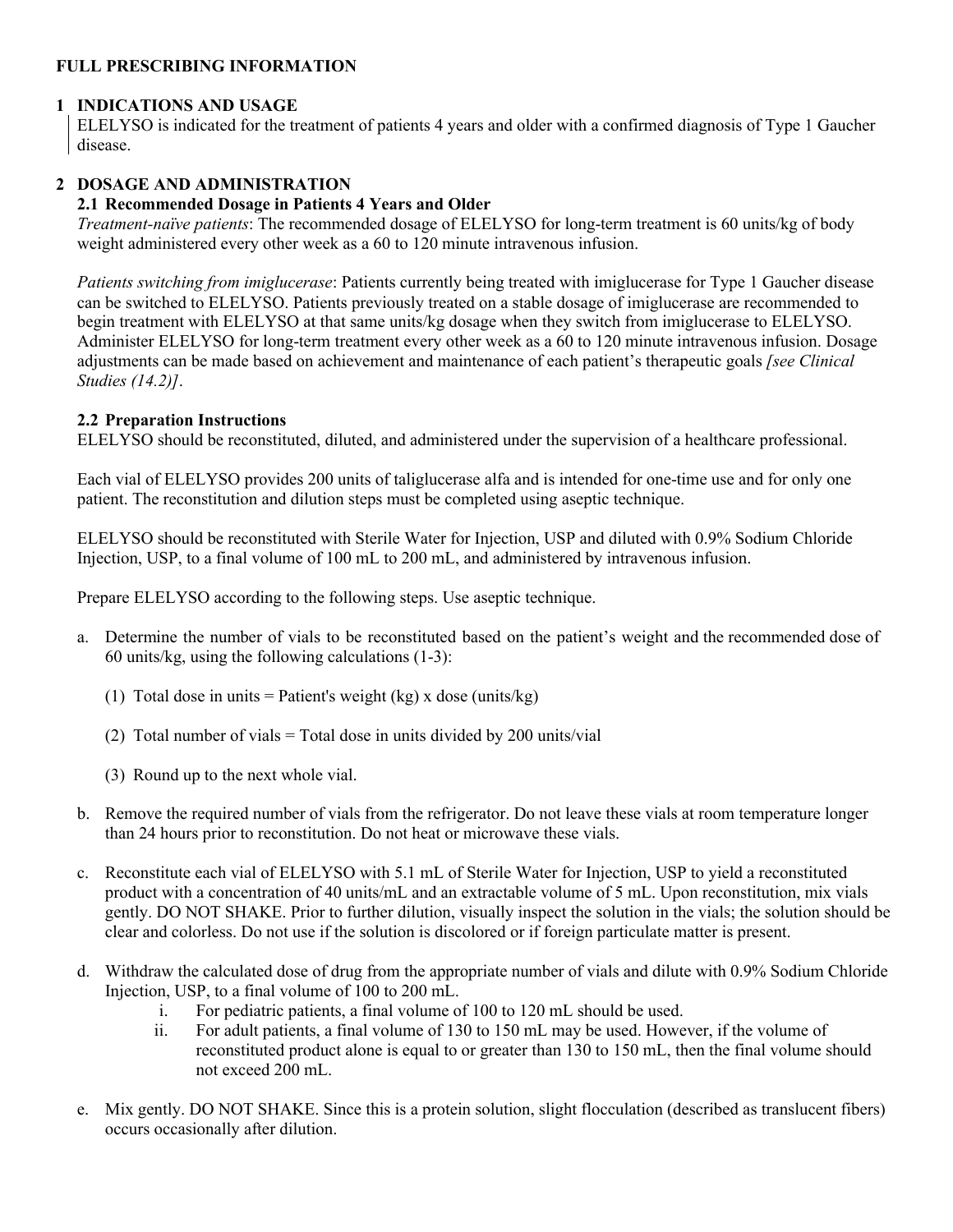## **2.3 Administration Instructions**

After reconstitution and dilution, the preparation should be administered via intravenous infusion and filtered through an in-line low protein-binding 0.2 μm filter.

- For pediatric patients: An initial infusion rate of 1 mL/minute should be used. After tolerability to ELELYSO is established, the infusion rate may be increased, but should not exceed the maximum recommended infusion rate of 2 mL/minute. The total volume of the infusion should be delivered over a minimum of 60 minutes.
- For adult patients: An initial infusion rate of 1.2 mL/minute should be used. After tolerability to ELELYSO is established, the infusion rate may be increased, but should not exceed the maximum recommended infusion rate of 2.2 mL/minute. The total volume of the infusion should be delivered over a minimum of 60 minutes.

As ELELYSO contains no preservative, the product should be used immediately once reconstituted. If immediate use is not possible, the reconstituted product may be stored for up to 24 hours refrigerated at 2 °C to 8° C (36 °F to 46 °F) under protection from light or up to 4 hours at room temperature (20 °C to 25 °C (68 °F to 77 °F) without protection from light. The diluted product may be stored for up to 24 hours at 2  $\degree$ C to 8  $\degree$ C (36  $\degree$ F to 46  $\degree$ F) under protection from light. Storage of the reconstituted product and the diluted product should not exceed a total of 24 hours. Do not freeze. Discard any unused product.

## **3 DOSAGE FORMS AND STRENGTHS**

For injection: 200 units white to off-white lyophilized powder in a single-dose vial for reconstitution.

# **4 CONTRAINDICATIONS**

None.

## **5 WARNINGS AND PRECAUTIONS**

## **5.1 Hypersensitivity Reactions Including Anaphylaxis**

Serious hypersensitivity reactions, including anaphylaxis, have occurred in some patients treated with ELELYSO. In clinical trials, 2 of 72 (3%) patients treated with ELELYSO experienced signs and symptoms consistent with anaphylaxis. Signs and symptoms of these patients included urticaria, hypotension, flushing, wheezing, chest tightness, nausea, vomiting, and dizziness. These reactions occurred during ELELYSO infusion.

In clinical trials with ELELYSO, 21 of 72 (29%) patients experienced hypersensitivity reactions, including anaphylaxis. Signs and symptoms of hypersensitivity reactions included pruritus, angioedema, flushing, erythema, rash, nausea, vomiting, cough, chest tightness, and throat irritation. These reactions have occurred up to 3 hours after the start of infusion *[see Adverse Reactions (6.1)]*.

Due to the potential for anaphylaxis, appropriate medical support should be readily available when ELELYSO is administered. Observe patients closely for an appropriate period of time after administration of ELELYSO, taking into account the time to onset of anaphylaxis seen in clinical trials. Inform patients of the signs and symptoms of anaphylaxis, and instruct them to seek immediate medical care should signs and symptoms occur. If anaphylaxis occurs, discontinue ELELYSO immediately, and initiate appropriate medical treatment.

Management of hypersensitivity reactions should be based on the severity of the reaction and includes slowing or temporary interruption of the infusion and/or administration of antihistamines, antipyretics, and/or corticosteroids for mild reactions. Pretreatment with antihistamines and/or corticosteroids may prevent subsequent hypersensitivity reactions. Patients were not routinely premedicated prior to infusion of ELELYSO during clinical studies. If severe hypersensitivity reactions occur, immediately stop the infusion of ELELYSO and initiate appropriate treatment.

Consider the risks and benefits of re-administering ELELYSO in patients who have experienced a severe reaction associated with ELELYSO. Caution should be exercised upon rechallenge, and appropriate medical support should be readily available *[see Adverse Reactions (6.3)].*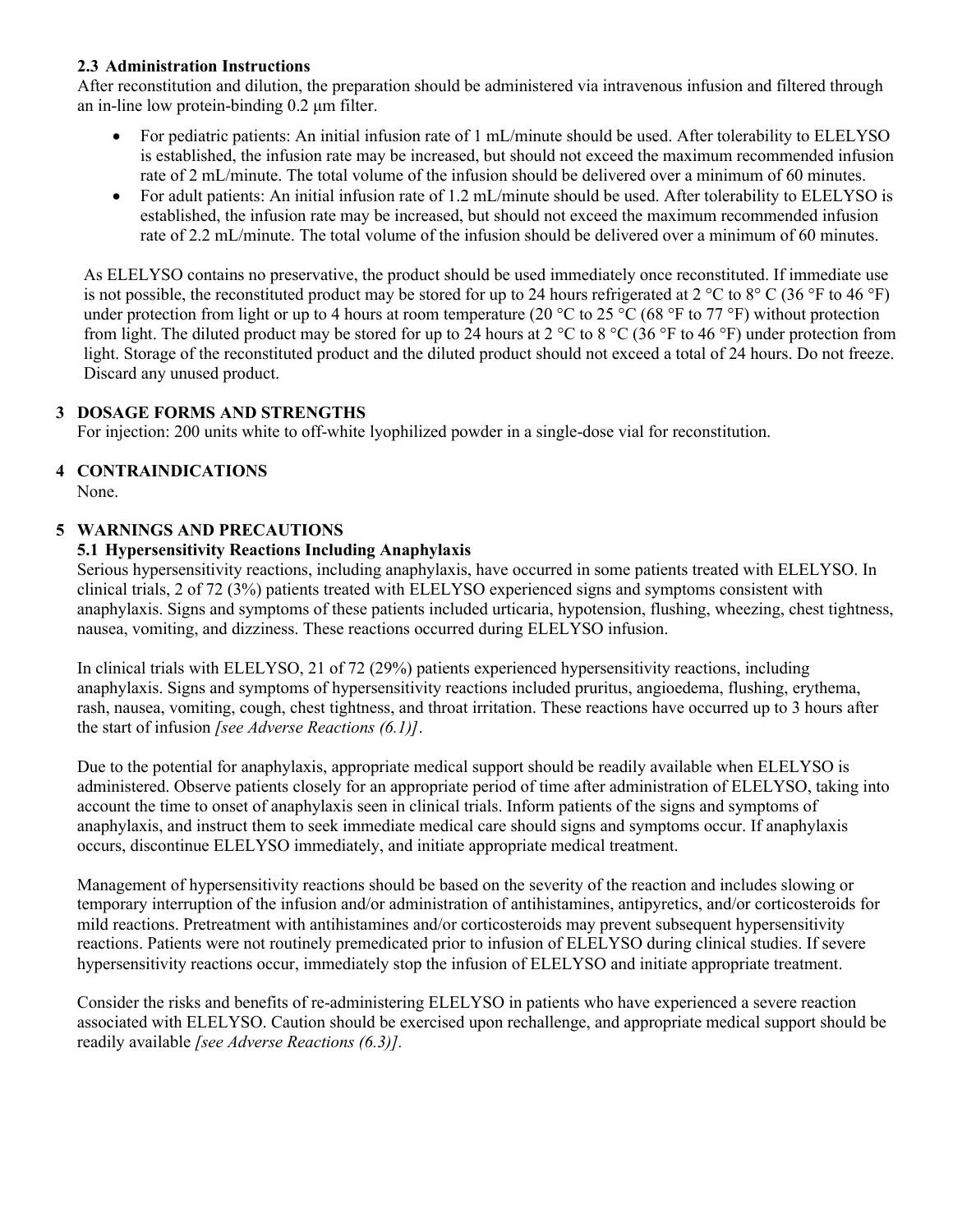## **6 ADVERSE REACTIONS**

# **6.1 Clinical Trials Experience**

Because clinical trials are conducted under widely varying conditions, adverse reaction rates observed in the clinical trials of a drug cannot be directly compared to rates in the clinical trials of another drug and may not reflect the rates observed in practice.

# *Clinical Trials of ELELYSO as Initial Therapy*

• Clinical Trial in Patients 19 Years and Older

The safety of ELELYSO at dosages of either 30 units/kg (n=16) or 60 units/kg (n=16) every other week was assessed in 32 adult treatment-naïve patients (aged 19 to 74 years) with Type 1 Gaucher disease in a 9-month double-blind, randomized clinical trial.

# **Table 1: Adverse Reactions in ≥5% of Treatment-Naïve Adult Patients Treated with ELELYSO**

|                       | <b>Treatment-Naïve Adults (N=32)</b> |  |
|-----------------------|--------------------------------------|--|
| <b>Preferred Term</b> | n(%)                                 |  |
| Headache              | 6 (19)                               |  |
| Arthralgia            | 4(13)                                |  |
| Fatigue               | 3(9)                                 |  |
| Nausea                | 309                                  |  |
| <b>Dizziness</b>      | 309                                  |  |
| Abdominal pain        | 2 (6)                                |  |
| Pruritus              | 2 (6)                                |  |
| Flushing              | 2 (6                                 |  |
| Vomiting              | 2 (6                                 |  |
| Urticaria             |                                      |  |

Clinical Trial in Patients 16 Years and Younger

The safety of ELELYSO at dosages of either 30 units/kg (n=4) or 60 units/kg (n=5) every other week was assessed in 9 pediatric treatment-naïve patients (aged 2 to 13 years) with Type 1 Gaucher disease in a 12-month randomized clinical trial.

The most common adverse reaction  $(\geq 10\%)$  was vomiting, which occurred in 4 of 9 patients. Two patients developed hypersensitivity reactions; one patient experienced severe vomiting and gastrointestinal inflammation, and 1 experienced mild throat irritation and chest discomfort. Both patients responded to treatment with antihistamines and continued ELELYSO treatment.

## *Clinical Trial in Patients Switching from Imiglucerase Treatment to ELELYSO*

The safety of ELELYSO was assessed in 31 patients (26 adult and 5 pediatric patients), ages 6 to 66 years old, with Type 1 Gaucher disease who had previously been receiving treatment with imiglucerase for a minimum of 2 years. ELELYSO was administered for 9 months at the same number of units as each patient's previous imiglucerase dose.

| Table 2: Adverse Reactions in $\geq 10\%$ of Patients Switched from Imiglucerase to ELELYSO (after 9 months |
|-------------------------------------------------------------------------------------------------------------|
| on treatment)                                                                                               |

|                       | <b>Patients Switched from Imiglucerase</b><br>$(N=31; 26$ adults and 5 children) |  |
|-----------------------|----------------------------------------------------------------------------------|--|
| <b>Preferred Term</b> | n(%)                                                                             |  |
| Arthralgia            | 4 (13)                                                                           |  |
| Headache              |                                                                                  |  |
| Pain in extremity     |                                                                                  |  |

## **6.2 Immunogenicity**

As with all therapeutic proteins, there is potential for immunogenicity. The detection of antibody formation is highly dependent on the sensitivity and specificity of the assay. Additionally, the observed incidence of antibody (including neutralizing antibody) positivity in an assay may be influenced by several factors including assay methodology, sample handling, timing of sample collection, concomitant medications, and underlying disease. For these reasons, comparison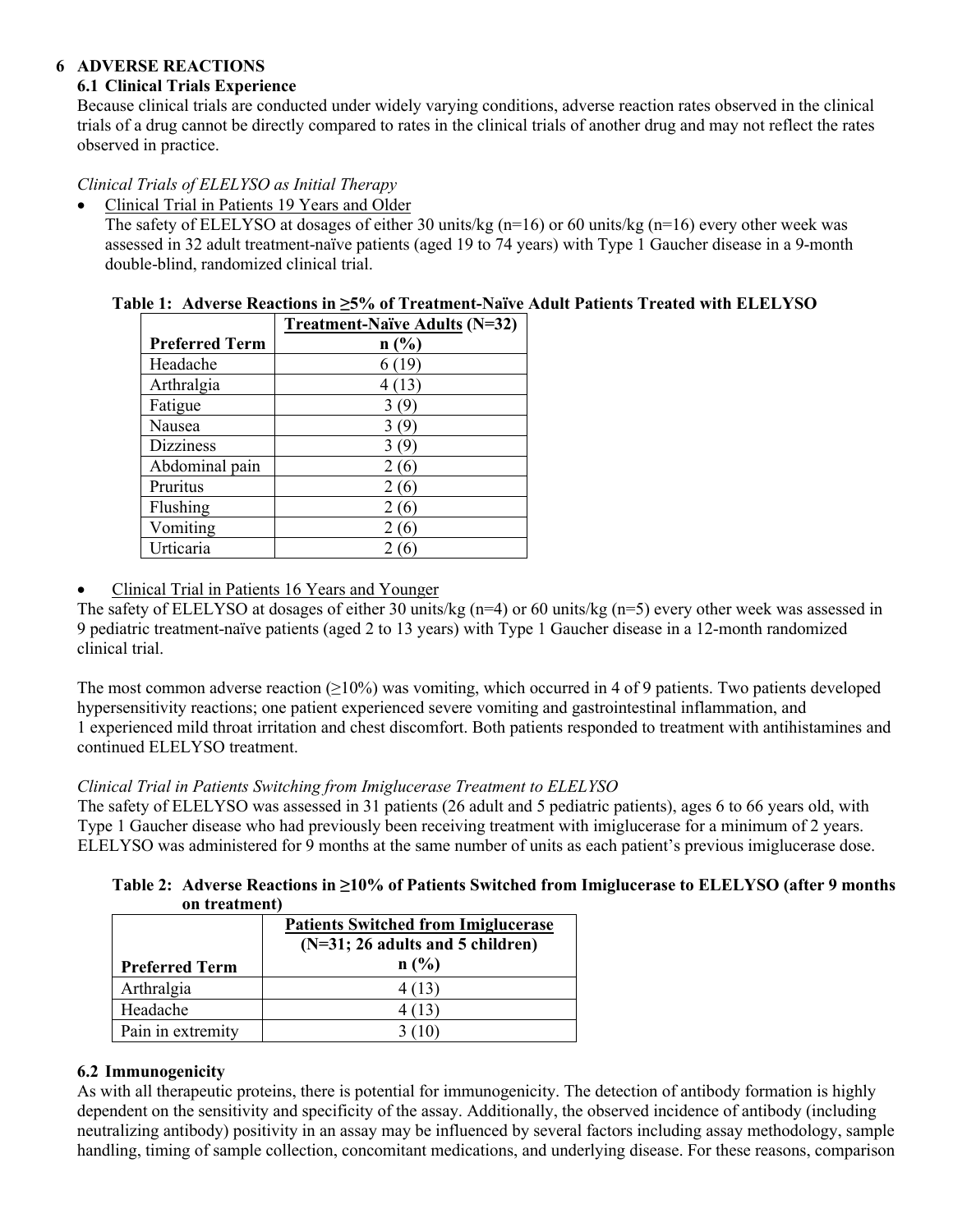of the incidence of antibodies in the studies described below with the incidence of antibodies in other studies or to other taliglucerase alfa products may be misleading.

## *Anti-Drug Antibodies (ADA)*

In a clinical trial of treatment-naïve adults, 17 (53%) of 32 patients developed ADA during treatment with ELELYSO, and 2 (6%) of 32 patients tested positive for ADA at baseline prior to ELELYSO treatment. Of the 17 patients who developed ADA during ELELYSO treatment, 6 patients (35%) developed hypersensitivity reactions, 2 of whom met criteria for anaphylaxis. Two of the 17 patients who developed ADA during ELELYSO treatment discontinued treatment due to hypersensitivity reactions, one of whom had met criteria for anaphylaxis. Of the 2 patients who tested positive for ADA prior to initiation of ELELYSO treatment, one patient developed a hypersensitivity reaction during the first dose of ELELYSO and withdrew from the study. The second patient did not experience a hypersensitivity reaction.

In a clinical trial of treatment-naïve pediatric patients, 2 (22%) of 9 patients developed ADA during treatment with ELELYSO, and one of 9 patients was ADA-positive prior to initiation of ELELYSO. Two of these 3 patients experienced hypersensitivity reactions (1 who developed ADA during treatment and became negative after Week 12 and 1 who was ADA-positive at baseline and became ADA negative after Week 8) and continued treatment with ELELYSO. The third patient who developed ADA during treatment and continued to be ADA-positive until study completion at Week 52 did not experience a hypersensitivity reaction.

In clinical trials of 31 patients (26 adult and 5 pediatric patients) who switched from imiglucerase to ELELYSO treatment, 5 adults (16% of patients) developed ADA during treatment with ELELYSO. Four additional patients (13%, 2 adults and 2 children) tested positive for ADA at baseline but became ADA-negative after the switch to ELELYSO; one of these adult patients subsequently developed ADA to ELELYSO. Two adult patients (1 patient who developed ADA after the switch and 1 who was ADA positive at baseline) experienced hypersensitivity reactions. Both patients continued treatment with ELELYSO.

The relationship between ADA and hypersensitivity reactions is not fully understood. Monitoring for ADA to ELELYSO may be useful in ADA positive patients or in patients who have experienced hypersensitivity reactions to ELELYSO or other enzyme replacement therapies.

#### *Neutralizing Antibodies*

Thirty (30) of the 31 adult and pediatric patients who developed ADA to ELELYSO during treatment or tested positive for ADA at baseline were evaluated for neutralizing activity of the ADA in the mannose receptor binding and enzyme activity assays. Nineteen (63%) of the 30 patients had neutralizing antibodies capable of inhibiting mannose receptor binding of ELELYSO. Eight of these 19 patients had neutralizing antibodies capable of inhibiting the enzymatic activity of ELELYSO. Available data do not indicate a clear relationship between the presence of mannose receptor binding neutralizing antibodies or neutralizing antibodies capable of inhibiting the enzymatic activity of ELELYSO and the therapeutic response to ELELYSO.

## *Other Antibodies*

Nine (29%) of the 31 adult and pediatric patients who developed ADA to ELELYSO during treatment or tested positive for ADA at baseline also developed antibodies against plant-specific glycans in ELELYSO.

## **6.3 Postmarketing Experience**

The following adverse reactions have been identified during post-approval use of ELELYSO. Because these reactions include those reported voluntarily from a population of uncertain size in addition to those from postmarketing studies, it is not always possible to reliably estimate their frequency or establish a causal relationship to drug exposure:

- *Gastrointestinal disorders*: Vomiting, diarrhea
- *General disorders and administration site conditions*: Fatigue
- *Immune system disorders*: Anaphylaxis *[see Warnings and Precautions (5.1)]*, Type III immune-mediated fixed drug eruption
- *Musculoskeletal and connective tissue disorders*: Back pain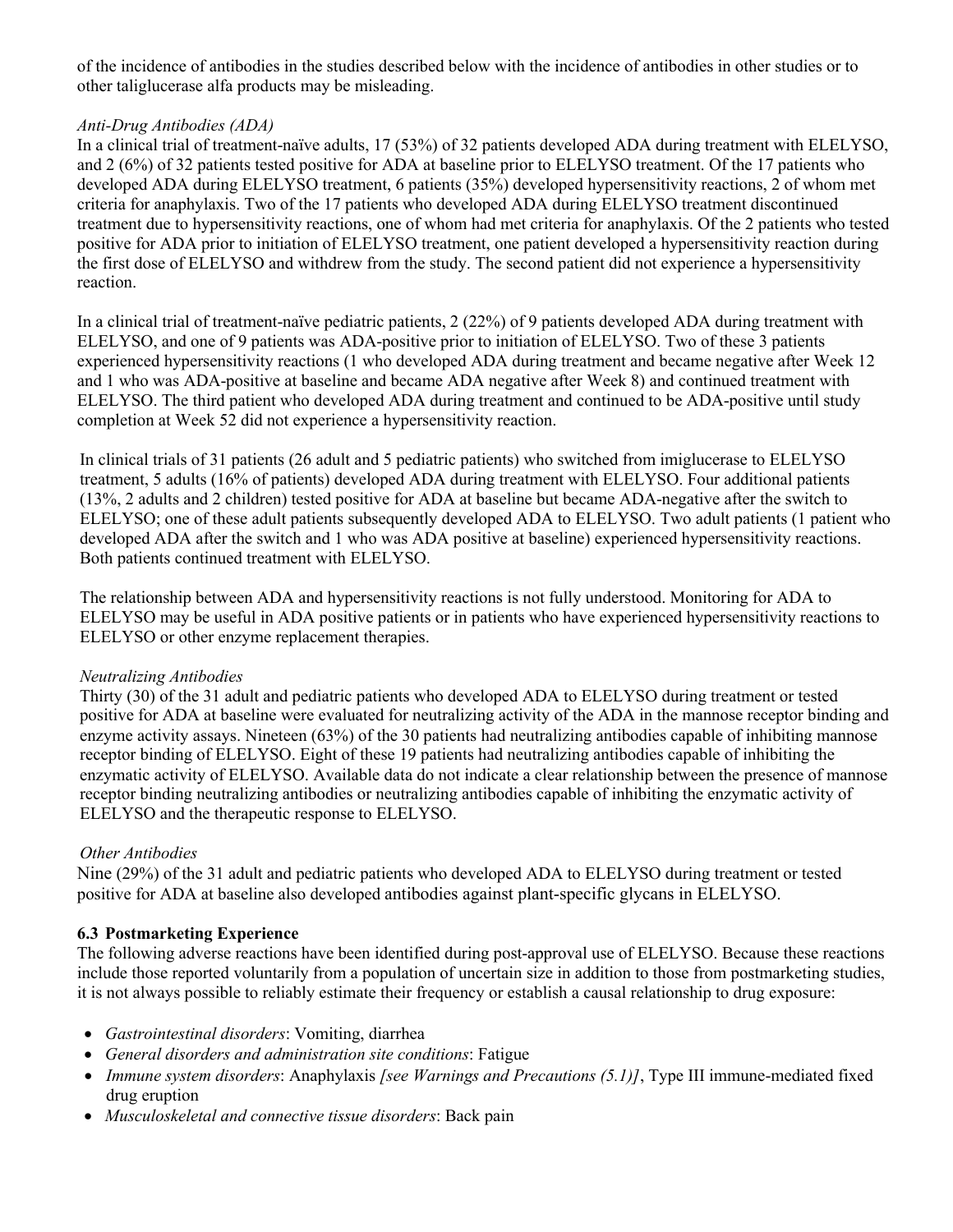## **8 USE IN SPECIFIC POPULATIONS**

#### **8.1 Pregnancy**

#### *Risk Summary*

The limited available data on ELELYSO use in pregnant women are not sufficient to inform a drug-associated risk. However, there are clinical considerations *[see Clinical Considerations]*. In animal reproduction studies when pregnant rats and rabbits were administered taliglucerase alfa at intravenous doses up to 5 times the recommended human dose (RHD), there was no evidence of embryo-fetal toxicity *[see Data]*. The estimated background risk of major birth defects and miscarriage for the indicated population(s) are unknown. In the U.S. general population, the estimated background risk of major birth defects and miscarriage in clinically recognized pregnancies is 2 to 4% and 15 to 20%, respectively.

## *Clinical Considerations*

#### Disease-Associated Maternal and/or Embryo/Fetal Risk

Women with Type 1 Gaucher disease have an increased risk of spontaneous abortion if disease symptoms are not treated and controlled pre-conception and during a pregnancy. Pregnancy may exacerbate existing Type 1 Gaucher disease symptoms or result in new disease manifestations. Type 1 Gaucher disease manifestations may lead to adverse pregnancy outcomes, including hepatosplenomegaly which can interfere with the normal growth of a fetus and thrombocytopenia which can lead to increased bleeding and possible postpartum hemorrhage requiring transfusion.

## *Data*

## Animal Data

Reproduction studies have been performed with taliglucerase alfa administered during the period of organogenesis in rats and rabbits. In rats, intravenous doses up to 55 mg/kg/day (about 5 times the RHD of 60 units/kg based on the body surface area) did not cause any adverse effects on embryo-fetal development. In rabbits, intravenous doses up to 27.8 mg/kg/day (about 5 times the RHD of 60 units/kg based on the body surface area) did not show any embryo-fetal toxicity.

## **8.2 Lactation**

#### *Risk Summary*

There are no data on the presence of taliglucerase alfa in human milk, the effects on the breast fed infant or the effects on milk production. The developmental and health benefits of breastfeeding should be considered along with the mother's clinical need for ELELYSO and any potential adverse effects on the breastfed child from ELELYSO or from the underlying maternal condition.

## **8.4 Pediatric Use**

The use of ELELYSO for treatment of pediatric patients with Type 1 Gaucher disease is supported by evidence of effectiveness from adequate and well-controlled trials of ELELYSO in adults, with additional pharmacodynamic data from 5 pediatric patients and pharmacokinetic data from 9 pediatric patients who participated in clinical trials *[see Clinical Studies (14.1, 14.2), Clinical Pharmacology (12.3)].* Data from 14 pediatric patients were included in the safety evaluation *[see Adverse Reactions (6.1)].* There are insufficient data to inform dosing in patients less than 4 years of age.

Pediatric patients experienced a higher frequency of vomiting during ELELYSO treatment (4 of 9 treatment-naïve patients) than adult patients, and this may be a symptom of hypersensitivity reaction. The frequencies of other adverse reactions were similar between pediatric and adult patients *[see Adverse Reactions (6.1)]*.

## **8.5 Geriatric Use**

During clinical trials, 8 patients aged 65 or older were treated with ELELYSO. Clinical trials of ELELYSO did not include sufficient numbers of patients aged 65 and over to determine whether they respond differently from younger patients.

#### **11 DESCRIPTION**

Taliglucerase alfa is a hydrolytic lysosomal glucocerebroside-specific enzyme produced by recombinant DNA technology using plant cell culture (carrot). Taliglucerase alfa is a monomeric glycoprotein enzyme containing 4 N-linked glycosylation sites (kDa=60.8). Taliglucerase alfa differs from native human glucocerebrosidase by two amino acids at the N terminal and up to 7 amino acids at the C terminal. Taliglucerase alfa is a glycosylated protein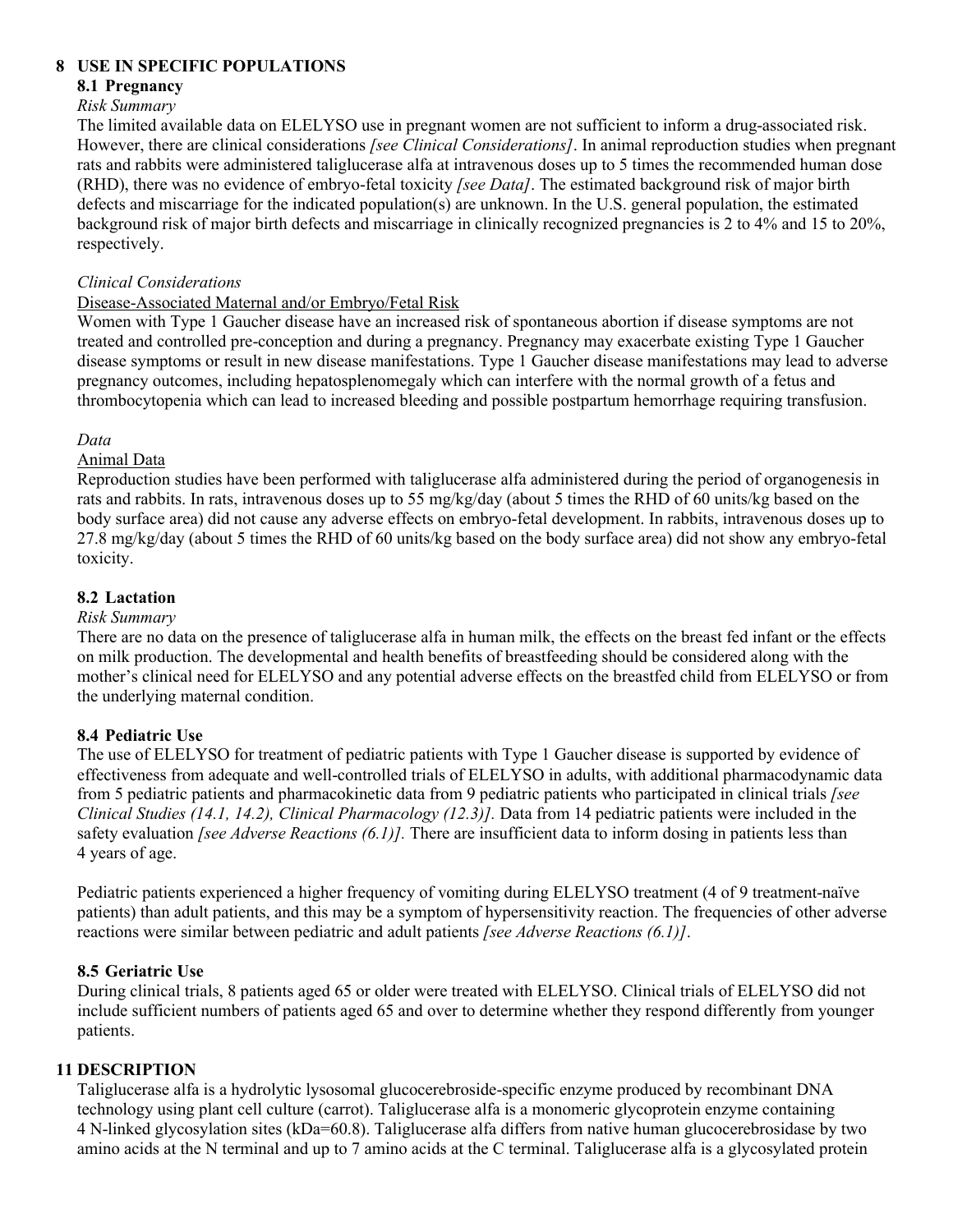with oligosaccharide chains at the glycosylation sites having terminal mannose sugars. These mannose-terminated oligosaccharide chains of taliglucerase alfa are specifically recognized by endocytic carbohydrate receptors on macrophages, the cells that accumulate lipid in Gaucher disease.

A unit is the amount of enzyme that catalyzes the hydrolysis of 1 micromole of the synthetic substrate para-nitrophenyl-β-D-glucopyranoside (*p*NP-Glc) per minute at 37 °C.

ELELYSO (taliglucerase alfa) for injection is supplied as a sterile, preservative-free, lyophilized powder for reconstitution and dilution prior to intravenous infusion. Each single-dose vial contains 200 units of taliglucerase alfa and D-mannitol (206.7 mg), polysorbate 80 (0.56 mg), and sodium citrate (30.4 mg). Citric acid may be added to adjust the pH at the time of manufacture. After reconstitution with 5.1 mL Sterile Water for Injection, USP, taliglucerase alfa concentration is 40 units/mL *[see Dosage and Administration (2)]*. Reconstituted solutions have a pH of approximately 6.0.

## **12 CLINICAL PHARMACOLOGY**

#### **12.1 Mechanism of Action**

Gaucher disease is an autosomal recessive disorder caused by mutations in the human glucocerebrosidase gene, which results in a reduced activity of the lysosomal enzyme glucocerebrosidase. Glucocerebrosidase catalyzes the conversion of the sphingolipid glucocerebroside into glucose and ceramide. The enzymatic deficiency results in accumulation of substrate glucocerebroside primarily in the lysosomal compartment of macrophages, giving rise to foam cells or "Gaucher cells," which accumulate in the liver, spleen and bone marrow.

ELELYSO, a long term enzyme replacement therapy, is a recombinant analog of human lysosomal glucocerebrosidase that catalyzes the hydrolysis of glucocerebroside to glucose and ceramide, reducing the amount of accumulated glucocerebroside. ELELYSO uptake into cellular lysosomes is mediated by binding of ELELYSO mannose oligosaccharide chains to specific mannose receptors on the cell surface leading to internalization and subsequent transport to the lysosomes.

#### **12.3 Pharmacokinetics**

Pharmacokinetics of taliglucerase alfa were evaluated in 38 patients (29 adult and 9 pediatric patients) who received intravenous infusions of ELELYSO 30 units/kg or 60 units/kg every other week. ELELYSO 30 units/kg is not a recommended dose in treatment-naïve Gaucher disease patients *[see Dosage and Administration (2.1)]*. The pharmacokinetic parameters in adult and pediatric patients are summarized in Table 3.

In adult Type 1 Gaucher disease patients treated with ELELYSO 30 units/kg or 60 units/kg (N=29) every other week as initial therapy, pharmacokinetics were determined with the first dose and at Week 38 of treatment. The pharmacokinetics of taliglucerase alfa appeared to be nonlinear with a greater than dose-proportional increase in exposure at the doses studied.

No significant accumulation or change in taliglucerase alfa pharmacokinetics over time from Weeks 1 to 38 was observed with repeated dosages of 30 units/kg or 60 units/kg every other week. Based on the limited data, there were no significant pharmacokinetic differences between male and female patients in this study.

The pharmacokinetics of taliglucerase alfa were evaluated in 9 pediatric patients 4 to 17 years of age with Type 1 Gaucher disease who were treated with ELELYSO for 10 to 27 months. Six of the 9 patients were treatment-naïve, and 3 patients were switched from imiglucerase. In both the 30 units/kg and 60 units/kg dose groups, clearance values in pediatric patients were similar to those in adult patients. AUC values in pediatric patients were lower than AUC values in adult patients, due to weight-based dosing of taliglucerase alfa and lower body weights in pediatric patients.

**Table 3: Taliglucerase Alfa Pharmacokinetic Parameters after Repeated Dosing in Adult and Pediatric Patients with Type 1 Gaucher Disease**

|             | <b>Pediatric Patients (N=9)</b><br><b>Median (Range)</b> |                        | <b>Adult Patients at Week 38 (N=29)</b><br><b>Median (Range)</b> |                         |
|-------------|----------------------------------------------------------|------------------------|------------------------------------------------------------------|-------------------------|
|             | 30 units/kg<br>$n = 5$                                   | 60 units/kg<br>$n = 4$ | 30 units/kg<br>$n = 14$                                          | 60 units/kg<br>$n = 15$ |
| Age (years) | 15(10, 17)                                               | (4, 16)                | 35(19, 74)                                                       | 33(19, 58)              |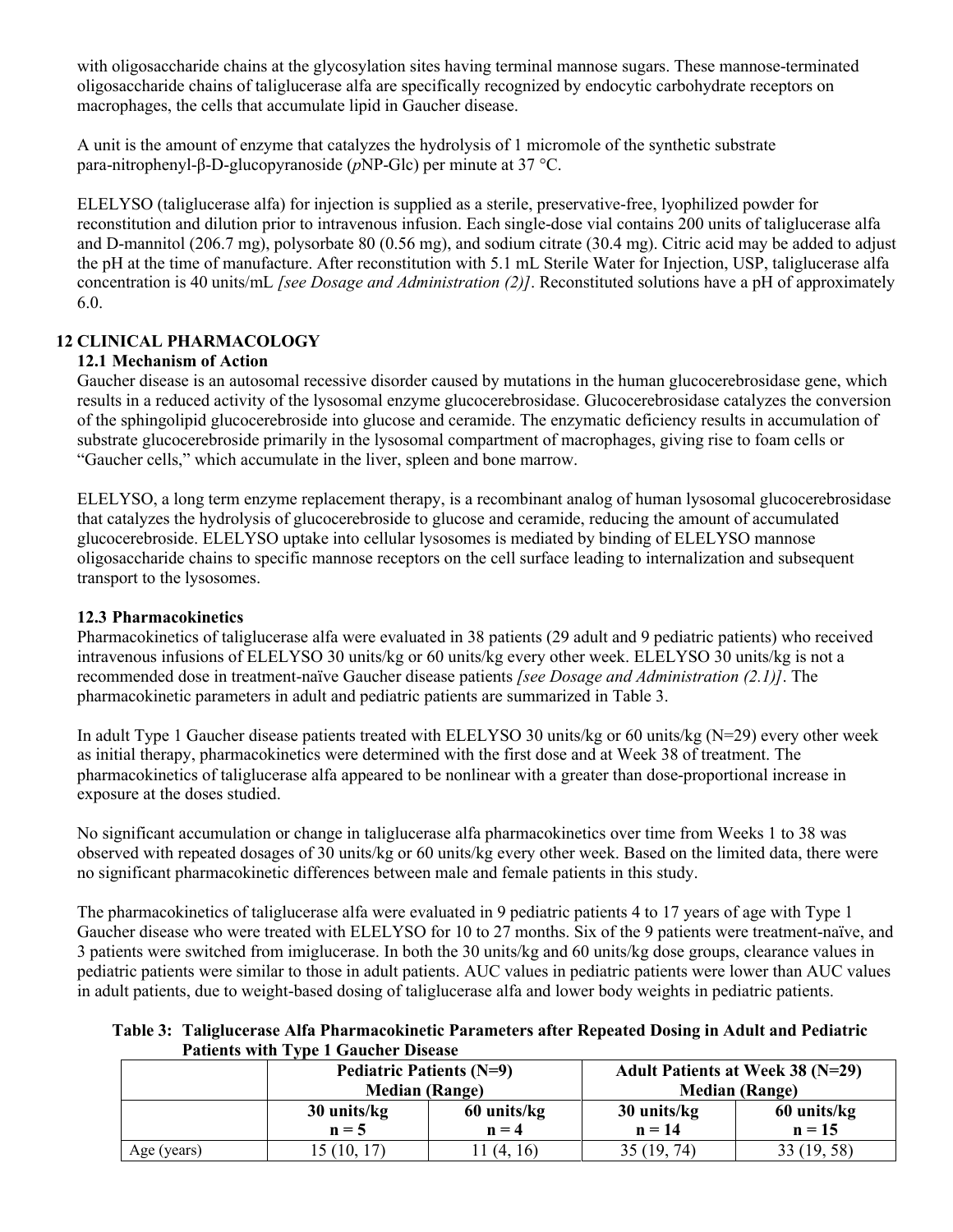| Weight (kg)                             | 44.3 (22.8, 71.0) | 28.6(16.5, 50.4)  | 72.5 (51.5, 99.5)  | $73.5(58.5, 87.0)^a$            |
|-----------------------------------------|-------------------|-------------------|--------------------|---------------------------------|
| $AUC_{0-\infty}$ (ng*h/mL) <sup>b</sup> | 1416 (535, 1969)  | 2984 (1606, 4273) | 2007 (1007, 10092) | 6459 (2548, 21020) <sup>a</sup> |
| $T_{1/2}$ (min)                         | 37.1(22.5, 56.8)  | 32.5(18.0, 42.9)  | 18.9 (9.20, 57.9)  | $28.7(11.3, 104)^{a}$           |
| CL (L/h)                                | 30.5 (17.4, 37.8) | 15.8 (11.7, 24.9) | 30.5(6.79, 68.0)   | $18.5 (6.20, 37.9)^a$           |
| $V_{ss}(L)$                             | 14.9(10.1, 35.6)  | 8.80(3.75, 21.4)  | 11.7(2.3, 22.7)    | $10.7$ $(1.4, 18.5)^a$          |

 $a_n = 14$ 

<sup>b</sup>Values were derived from concentration data expressed in ng/mL

#### **13 NONCLINICAL TOXICOLOGY**

#### **13.1 Carcinogenesis, Mutagenesis, Impairment of Fertility**

Long-term studies in animals to evaluate carcinogenic potential or studies to evaluate mutagenic potential have not been performed with taliglucerase alfa. In a male and female fertility study in rats, taliglucerase alfa did not cause any significant adverse effect on male or female fertility parameters up to a maximum dose of 55 mg/kg/day (about 5 times the recommended human dose of 60 units/kg based on the body surface area).

#### **14 CLINICAL STUDIES**

# **14.1 Clinical Trials of ELELYSO as Initial Therapy**

*Clinical Trial in Patients 19 Years and Older*

The safety and efficacy of ELELYSO were assessed in 31 adult patients with Type 1 Gaucher disease. The trial was a 9-month, multi-center, double-blind, randomized trial in patients with Gaucher disease-related enlarged spleens (>8 times normal) and thrombocytopenia (<120,000 /mm<sup>3</sup>). Sixteen patients had enlarged livers and ten patients had anemia at baseline. All patients were naïve to ERT. Patients with severe neurological symptoms were excluded from the trial. Patients were 19 to 74 years of age (mean age 36 years), and 48% were male. Patients were randomized to receive ELELYSO at a dosage of either 30 units/kg (n=15) or 60 units/kg (n=16) every other week. The recommended dosage in treatment-naïve adult patients is 60 units/kg every other week. ELELYSO 30 units/kg every other week is not a recommended dosage *[see Dosage and Administration (2.1)]*.

Table 4 shows the baseline values and mean (SD) changes in clinical parameters (spleen volume, liver volume, platelet count, and hemoglobin) after 9 months of treatment with ELELYSO. For all clinical trials, liver and spleen volumes were measured by MRI and are reported as percentage of body weight (%BW) and multiples of normal (MN). The observed change from baseline in the primary endpoint, reduction in spleen volume, was considered to be clinically meaningful in light of the natural history of untreated Gaucher disease.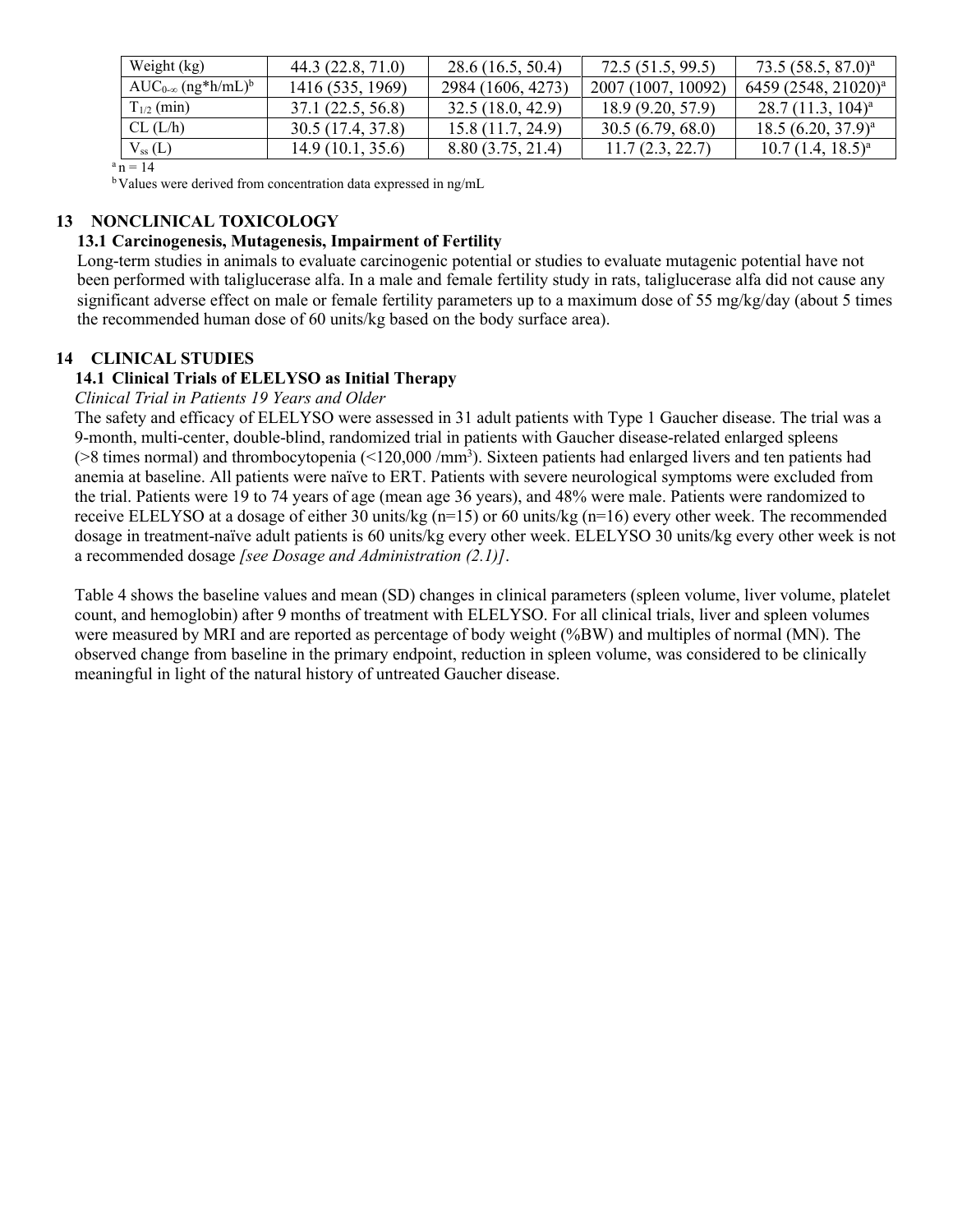|                                   |                                                                                                                                                                                                                                   | 30 units/ $kg*(n=15)$ | 60 units/ $kg$ (n=16) |
|-----------------------------------|-----------------------------------------------------------------------------------------------------------------------------------------------------------------------------------------------------------------------------------|-----------------------|-----------------------|
|                                   |                                                                                                                                                                                                                                   | Mean $(SD)$           | Mean $(SD)$           |
|                                   | <b>Baseline</b>                                                                                                                                                                                                                   | 3.1(1.5)              | 3.3(2.7)              |
| Spleen Volume (%BW\)              | Month 9                                                                                                                                                                                                                           | 2.2(1.3)              | 2.1(1.9)              |
|                                   | Change                                                                                                                                                                                                                            | $-0.9(0.4)$           | $-1.3(1.1)$           |
|                                   | <b>Baseline</b>                                                                                                                                                                                                                   | 15.4(7.7)             | 16.7(13.4)            |
| Spleen Volume (MN#)               | Month 9                                                                                                                                                                                                                           | 11.1(6.3)             | 10.4(9.4)             |
|                                   | Change                                                                                                                                                                                                                            | $-4.5(2.1)$           | $-6.6(5.4)$           |
| Liver Volume (%BW)                | <b>Baseline</b>                                                                                                                                                                                                                   | 4.2(0.9)              | 3.8(1.0)              |
|                                   | Month 9                                                                                                                                                                                                                           | 3.6(0.7)              | 3.1(0.7)              |
|                                   | Change                                                                                                                                                                                                                            | $-0.6(0.5)$           | $-0.6(0.4)$           |
| Liver Volume (MN)                 | <b>Baseline</b>                                                                                                                                                                                                                   | 1.7(0.4)              | 1.5(0.4)              |
|                                   | Month 9                                                                                                                                                                                                                           | 1.4(0.3)              | 1.2(0.3)              |
|                                   | <b>Clinical Parameter</b><br>$-0.2(0.2)$<br>Change<br>75,320 (40,861)<br><b>Baseline</b><br>86,747 (50,989)<br>Month 9<br>11,427 (20,214)<br>Change<br><b>Baseline</b><br>12.2(1.7)<br>Month 9<br>14.0(1.4)<br>1.6(1.4)<br>Change |                       | $-0.3(0.2)$           |
| Platelet Count (mm <sup>3</sup> ) |                                                                                                                                                                                                                                   |                       | 65,038 (28,668)       |
|                                   |                                                                                                                                                                                                                                   |                       | 106,531 (53,212)      |
|                                   |                                                                                                                                                                                                                                   |                       | 41,494 (47,063)       |
| Hemoglobin $(g/dl)$               |                                                                                                                                                                                                                                   |                       | 11.4(2.6)             |
|                                   |                                                                                                                                                                                                                                   |                       | 13.6(2.0)             |
|                                   |                                                                                                                                                                                                                                   |                       | 2.2(1.4)              |

**Table 4: Mean (SD\*\*) Changes in Clinical Parameters from Baseline to 9 Months in Treatment-Naïve Adults with Type 1 Gaucher Disease Initiating Therapy with ELELYSO (N=31)**

\*The recommended ELELYSO dosage in treatment-naïve adult patients is 60 units/kg every other week. ELELYSO 30 units/kg every other week is not a recommended dosage. *[see Dosage and Administration (2.1)]*

*\*\* SD = standard deviation*

*ǂ %BW = percentage of body weight*

*ǂǂ MN = multiples of normal*

Twenty-six of the 31 patients in this 9-month clinical trial continued blinded treatment with ELELYSO in an extension trial for a total treatment duration of 24 months. The following data are the changes in clinical parameters from baseline to Month 24 for the 30 units/kg (n=12) and 60 units/kg (n=14) dose groups, respectively: mean (SD) spleen volume (%BW) decreased by 1.4 (0.6) and 2.0 (2.0), in MN by 6.8 (3.0) and 10.2 (9.8); hemoglobin increased by 1.3 (1.7) g/dL and 2.4 (2.3) g/dL; liver volume (%BW) decreased by 1.1 (0.5) and 1.0 (0.7), in MN by 0.4 (0.2) and 0.4 (0.3 and platelet count increased 28,433 (31,996) /mm<sup>3</sup> and 72,029 (68,157) /mm<sup>3</sup>. Twenty-three of the 26 patients who continued open-label treatment with ELELYSO for additional 12 months demonstrated stability in these clinical parameters.

#### *Clinical Trial in Patients 16 years and Younger*

The safety and efficacy of ELELYSO were assessed in 9 pediatric patients with Type 1 Gaucher disease. The trial was a 12-month, multi-center, double-blind, randomized study in treatment-naïve patients. Patients were 2 to 13 years of age (mean age 8.1 years), and 67% were male. Patients were randomized to receive ELELYSO at a dosage of either 30 units/kg (n=4) or 60 units/kg (n=5) every other week. The recommended ELELYSO dosage in treatment-naïve pediatric patients is 60 units/kg every other week. ELELYSO 30 units/kg every other week is not a recommended dosage *[see Dosage and Administration (2.1)]*.

The following data are the changes [median (Q1, Q3)] in clinical parameters from baseline to Month 12 for the 60 units/kg dose group ( $n=5$ ): spleen volume decreased from 18.4 (14.2, 35.1) MN to 11.0 (8.3, 14.5) MN; hemoglobin increased from 11.1 (9.2, 11.3)  $g/dL$  to 11.7 (11.5, 12.9)  $g/dL$ ; liver volume decreased from 2.1 (2.0, 2.3) MN to 1.6 (1.5, 1.9) MN; platelet count increased from 80,000 (79,000, 87,000)/mm<sup>3</sup> to 131,000 (119,000, 215,000)/mm<sup>3</sup>.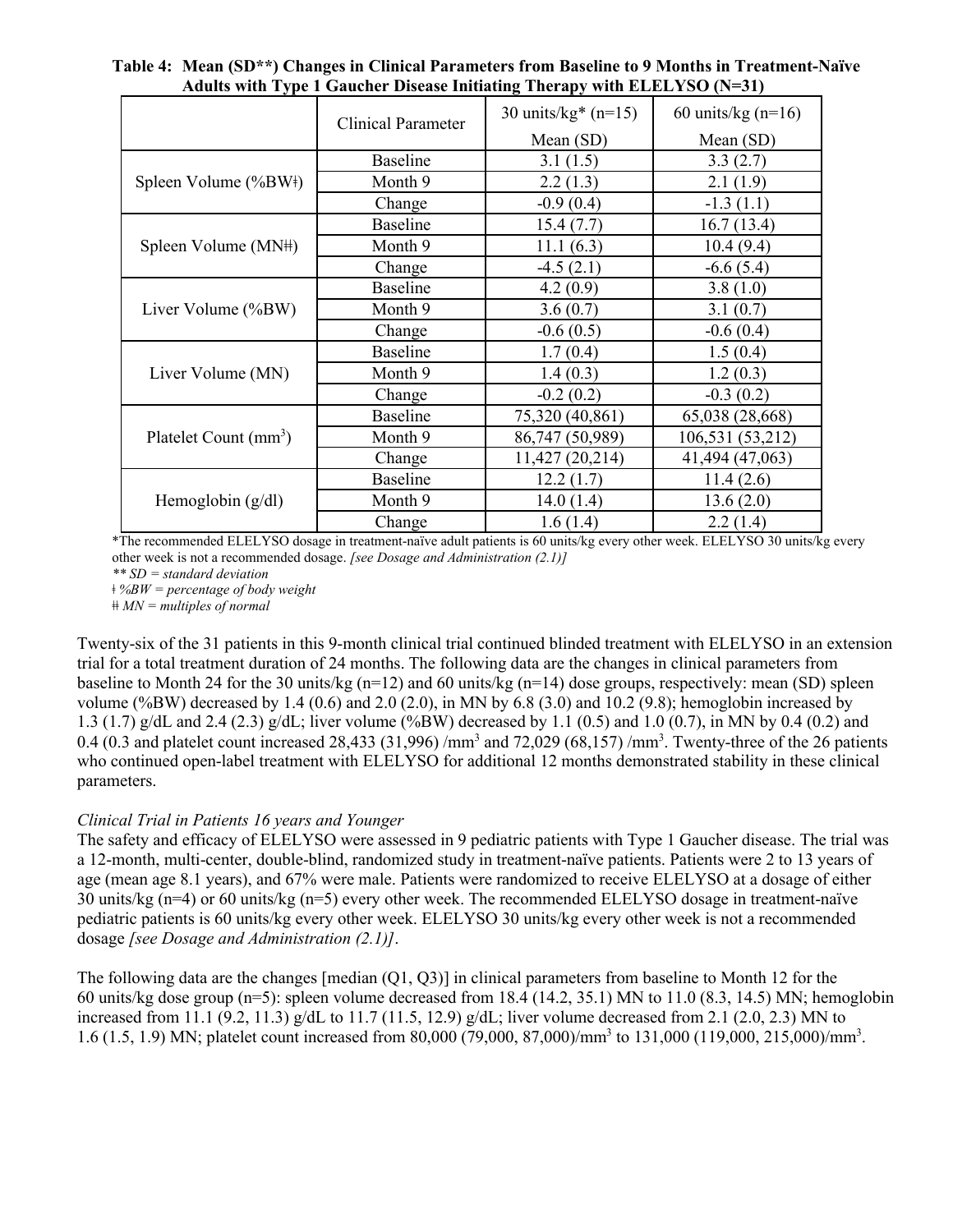Nine pediatric patients in the 12-month clinical trial continued blinded treatment with ELELYSO in an extension trial for a total treatment duration of 24 months. The following data are the changes [median  $(Q1, Q3)$ ] in clinical parameters from baseline to Month 24 for the 60 units/kg dose group (n=5): spleen volume decreased by 19.0 (8.3, 41.2) MN; hemoglobin increased by 2.5 (1.9, 3.0) g/dL; liver volume decreased by 0.8 (0.6, 1.1) MN; and platelet count increased by 76,000 (67,000, 100,000)/mm<sup>3</sup>.

## **14.2 Clinical Trial in Patients Switching from Imiglucerase Treatment to ELELYSO**

The safety and efficacy of ELELYSO were assessed in 31 patients (26 adult and 5 pediatric patients) with Type 1 Gaucher disease who were switched from imiglucerase to ELELYSO. The trial was a 9-month, multi-center, openlabel, single arm study in patients who had been receiving treatment with imiglucerase at dosages ranging from 9.5 units/kg to 60 units/kg every other week for a minimum of 2 years. Patients were required to be clinically stable and have a stable biweekly dose of imiglucerase for at least 6 months prior to enrollment. Patients were 6 to 66 years of age (mean age 42 years, including pediatric patients), and 55% were male. Imiglucerase therapy was stopped, and treatment with ELELYSO was administered every other week at the same number of units as each patient's previous imiglucerase dose. If needed, adjustment of dosage was allowed during the study in order to maintain stability of clinical parameters (i.e., spleen volume, liver volume, platelet count, and hemoglobin).

Mean (SD) organ volumes and hematologic values remained stable through 9 months of ELELYSO treatment. At baseline, spleen volume was 5.2 (4.5) MN, liver volume was  $1.0$  (0.3) MN, platelet count was  $161,137$  (73,387)/mm<sup>3</sup>, and hemoglobin was 13.5 (1.4) g/dL. After 9 months of ELELYSO treatment, spleen volume was 4.8 (4.6) MN, liver volume was  $1.0$  (0.2) MN, platelet count was  $161,167$  (80,820)/mm<sup>3</sup>, and hemoglobin was  $13.4$  (1.5) g/dL. ELELYSO dose remained unchanged in 30 of 31 patients. One patient required a dose increase at Week 24 (from 9.5 units/kg to 19 units/kg) for a platelet count of 92,000/mm<sup>3</sup> at Week 22, which subsequently increased to 170,000/mm<sup>3</sup> at Month 9.

Eighteen of the 26 adult patients who completed the 9-month clinical trial continued treatment with ELELYSO in an open-label extension trial for additional 27 months (total treatment 36 months). Patients maintained stability in clinical parameters (spleen volume, liver volume, platelet count and hemoglobin); however only 10 of 18 adult patients completed 27 months of ELELYSO treatment in the extension trial and only 7 patients had their spleen and liver volumes assessed at 36 months.

Five pediatric patients in the 9-month clinical trial who continued open-label treatment with ELELYSO for additional 24 months demonstrated stability in these clinical parameters.

## **16 HOW SUPPLIED/STORAGE AND HANDLING**

ELELYSO (taliglucerase alfa) for injection is supplied as a sterile, preservative-free, white to off-white lyophilized powder in a single-dose vial. Each vial of ELELYSO contains 200 units of taliglucerase alfa.

Each carton contains one vial (NDC 0069-0106-01).

Store ELELYSO refrigerated at 2 °C to 8 °C (36 °F to 46 °F) in the original carton to protect from light. Do not freeze.